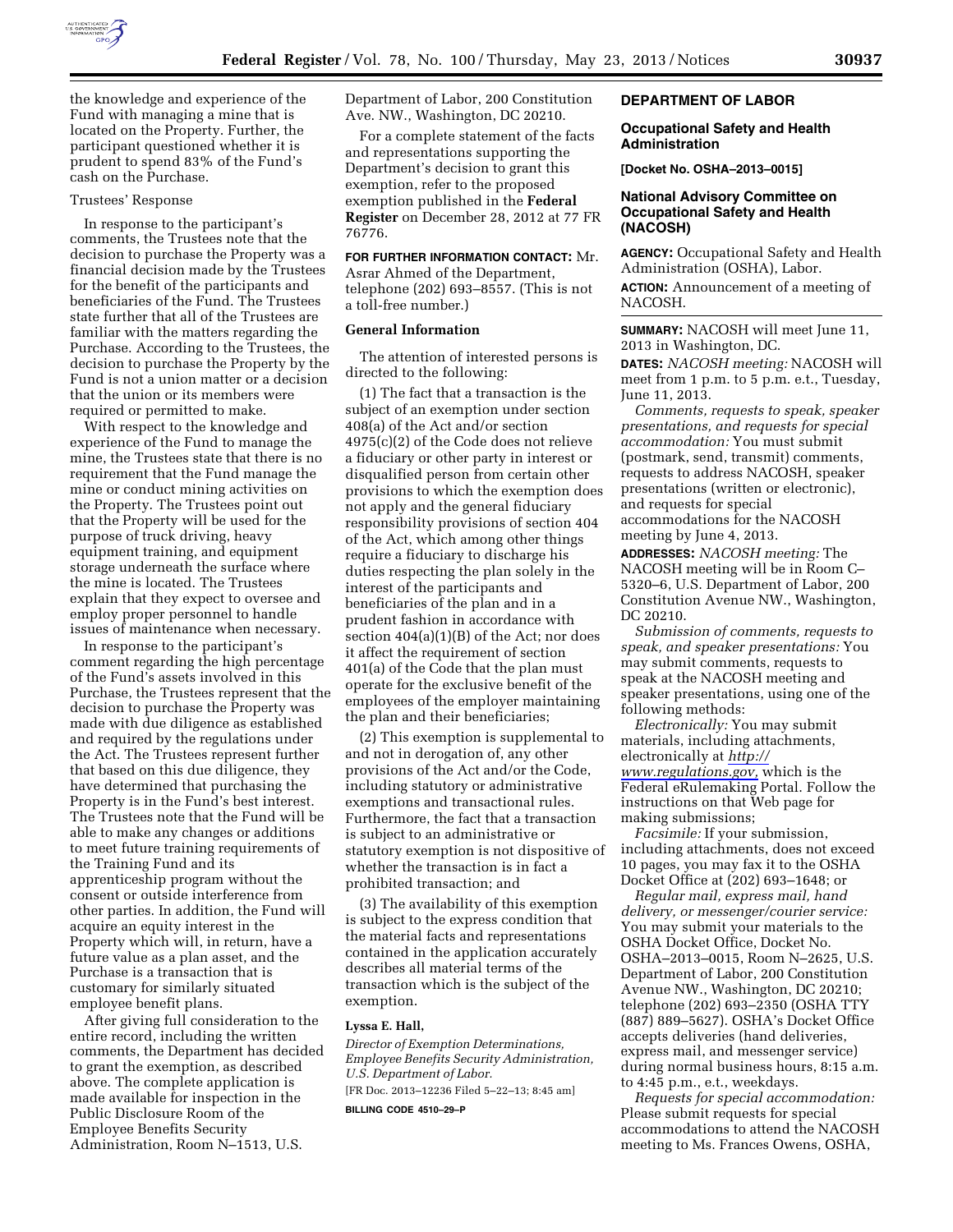Office of Communications, Room N– 3647, U.S. Department of Labor, 200 Constitution Avenue NW., Washington, DC 20210; telephone (202) 693–1999 (OSHA TTY (887) 889–5627); email *[owens.frances@dol.gov.](mailto:owens.frances@dol.gov)* 

*Instructions:* Your submissions must include the Agency name and docket number for this **Federal Register** notice (Docket No. OSHA–2013–0015). Due to security-related procedures, submission by regular mail may experience significant delays. Please contact the OSHA Docket Office for information about security procedures for making submissions. For additional information on submitting comments, requests to speak and speaker presentations see the **SUPPLEMENTARY INFORMATION** section of this notice.

OSHA will post comments, requests to speak, and speaker presentations, including any personal information you provide, without change, at *[http://](http://www.regulations.gov) [www.regulations.gov.](http://www.regulations.gov)* Therefore, OSHA cautions you about submitting personal information such as Social Security numbers and birthdates.

# **FOR FURTHER INFORMATION CONTACT:**

*For press inquiries:* Mr. Frank Meilinger, Director, OSHA Office of Communications, U.S. Department of Labor, Room N–3647, 200 Constitution Avenue NW., Washington, DC 20210; telephone (202) 693–1999; email *[meilinger.francis2@dol.gov.](mailto:meilinger.francis2@dol.gov)* 

*For general information about NACOSH and NACOSH meetings:* Ms. Elizabeth Grossman, Director, OSHA Office of Evaluation and Audit Analysis, Directorate of Evaluation and Analysis, U.S. Department of Labor, Room N– 3641, 200 Constitution Avenue NW., Washington, DC 20210; telephone (202) 693–2225; email

*[grossman.elizabeth@dol.gov.](mailto:grossman.elizabeth@dol.gov)* 

### **SUPPLEMENTARY INFORMATION:**

# **NACOSH Meeting**

NACOSH will meet June 11, 2013, in Washington, DC. Some NACOSH members will participate in the meeting electronically. The NACOSH meeting is open to the public.

Section 7(a) of the Occupational Safety and Health Act of 1970 (OSH Act) (29 U.S.C. 651, 656) authorizes NACOSH to advise the Secretary of Labor and the Secretary of Health and Human Services on matters relating to the administration of the OSH Act. NACOSH is a continuing advisory body and operates in compliance with the OSH Act, the Federal Advisory Committee Act (5 U.S.C. App. 2), and regulations issued pursuant to those laws (29 CFR Part 1912a, 41 CFR Part 102–3).

The focus of this NACOSH meeting will be occupational safety and health issues that temporary workers face. The tentative agenda for the NACOSH meeting includes:

Remarks from the Assistant Secretary of Labor for Occupational Safety and Health (OSHA);

■ Remarks from the Director of the National Institute of Occupational Safety and Health (NIOSH);

■ NACOSH discussion of and recommendations on occupational safety and health issues related to temporary workers; and

■ Public comments.<br>OSHA transcribes NACOSH meetings and prepares detailed minutes of NACOSH meetings. OSHA places the meeting transcripts and minutes in the public docket for the meeting. The docket also includes speaker presentations, comments, and other materials submitted to NACOSH.

### **Public Participation, Submissions, and Access to Public Record**

*NACOSH meeting:* All NACOSH meetings are open to the public. Individuals attending NACOSH meetings at the U.S. Department of Labor must enter the building at the Visitors' Entrance at 3rd and C Streets NW., and pass through building security. Attendees must have valid government-issued photo identification (e.g., driver's license) to enter the building. For additional information about building security measures for attending the NACOSH meeting, please contact Ms. Owens (see **ADDRESSES** section).

Individuals needing special accommodation to attend the NACOSH meeting also should contact Ms. Owens.

*Submission of comments:* You may submit comments using one of the methods listed in the **ADDRESSES** section. Your submission must include the Agency name and docket number for this NACOSH meeting (Docket No. OSHA–2013–0015). OSHA will provide copies of submissions to NACOSH members.

Because of security-related procedures, submissions by regular mail may experience significant delays. For information about security procedures for submitting materials by hand delivery, express mail, and messenger or courier service, please contact the OSHA Docket Office (see **ADDRESSES** section).

*Requests to speak and speaker presentations:* If you want to address NACOSH at the meeting you must submit your request to speak, as well as any written or electronic presentation, by June 4, 2013, using one of the

methods listed in the **ADDRESSES** section. Your request must state:

• The amount of time requested to speak;

• The interest you represent (e.g., business, organization, affiliation), if any; and

• A brief outline of the presentation. PowerPoint presentations and other electronic materials must be compatible with PowerPoint 2010 and other Microsoft Office 2010 formats. The NACOSH Chair may grant requests to address NACOSH as time and circumstances permit.

*Public docket of the NACOSH meeting:* OSHA places comments, requests to speak and speaker presentations, including any personal information you provide, in the public record of this NACOSH meeting without change, and those documents may be available online at *[http://](http://www.regulations.gov)  [www.regulations.gov.](http://www.regulations.gov)* Therefore, OSHA cautions you about submitting certain personal information such as Social Security numbers and birthdates.

OSHA also places in the public docket the meeting transcript, meeting minutes, documents presented at the NACOSH meeting, and other documents pertaining to the NACOSH meeting. These documents are available online at *[http://www.regulations.gov.](http://www.regulations.gov) Access to the public record of NACOSH meetings:*  To read or download documents in the public docket of this NACOSH meeting, go to Docket No. OSHA–2013–0015 at *[http://www.regulations.gov.](http://www.regulations.gov)* The *[http://](http://www.regulations.gov) [www.regulations.gov](http://www.regulations.gov)* index lists all documents in the public record for this meeting; however, some documents (e.g., copyrighted materials) are not publicly available through that Web page. All documents in the public record, including materials not available through *[http://www.regulations.gov,](http://www.regulations.gov)* are available for inspection and copying in the OSHA Docket Office (see **ADDRESSES** section). Please contact the OSHA Docket Office for assistance in making submissions to, or obtaining materials from, the public docket.

Electronic copies of this **Federal Register** notice are available at *[http://](http://www.regulations.gov) [www.regulations.gov.](http://www.regulations.gov)* This notice, as well as news releases and other relevant information, are also available on the OSHA Web page at *[http://](http://www.osha.gov)  [www.osha.gov.](http://www.osha.gov)* 

### **Authority and Signature**

David Michaels, Ph.D., MPH, Assistant Secretary of Labor for Occupational Safety and Health, authorized the preparation of this notice under the authority granted by Section 7 of the Occupational Safety and Health Act of 1970 (29 U.S.C. 656), the Federal